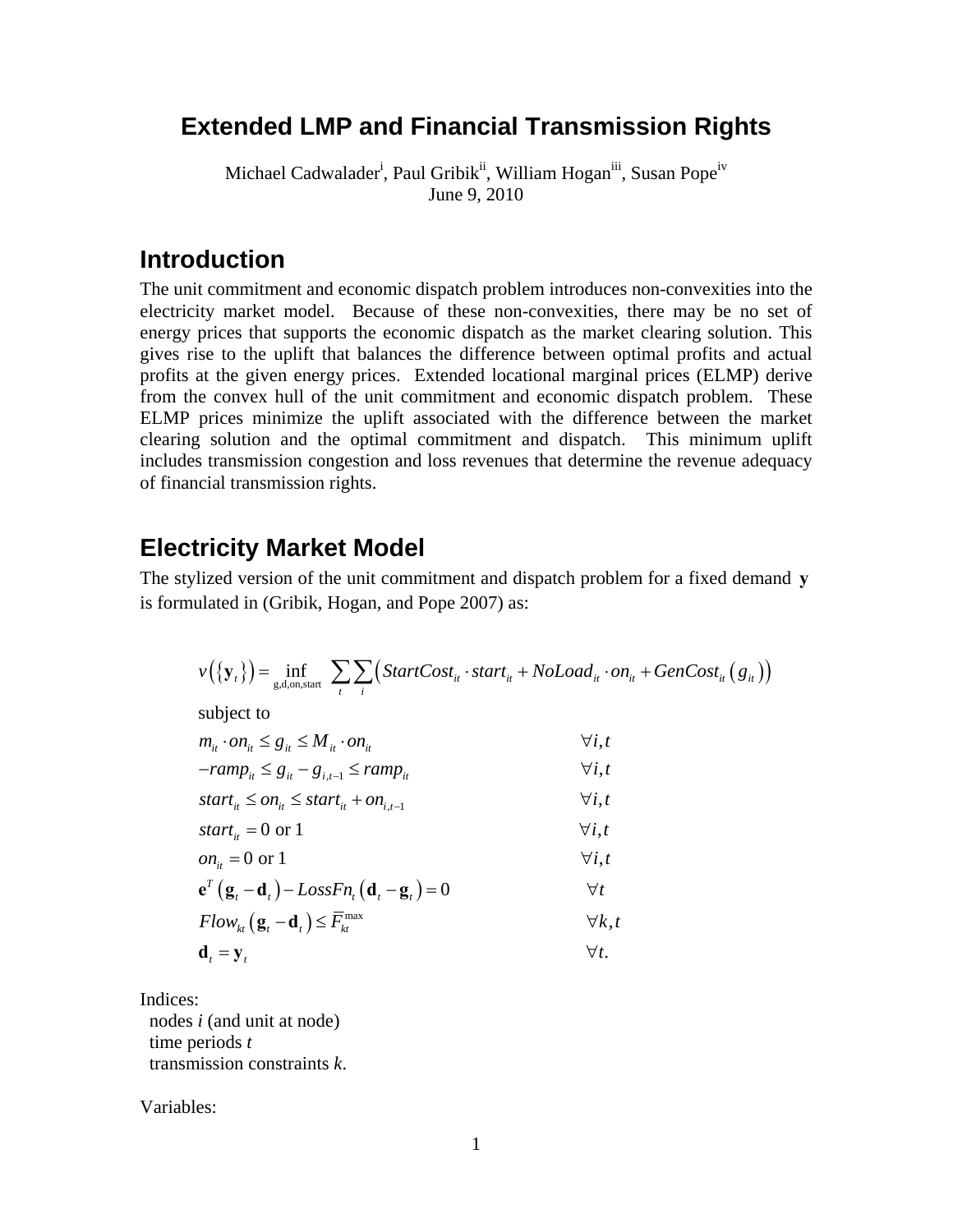0 if unit i is not started in period t  $start_{it} = \begin{cases} 0 \text{ if unit i is not started in period t} \\ 1 \text{ if unit i is started in period t} \end{cases}$ 0 if unit i is off in period t  $on_{it} = \begin{cases} 0 \text{ if unit i is off in period } t \\ 1 \text{ if unit i is on in period t} \end{cases}$  $g_{it}$  = output of unit i in period t  $\overline{a}$  $\overline{a}$ 

 $\mathbf{d}_t$  = vector of nodal demands in period t.

Constants:

 $y_t$  = vector of nodal loads in period t

 $m_{it}$  = minimum output from unit i in period t if unit is on

 $M_{it}$  = maximum output from unit i in period t if unit is on

 $ramp_{it}$  = maximum ramp from unit i between period t-1 and period t

*StartCost*<sub>*it*</sub> = Cost to start unit i in period t

 $Noload<sub>it</sub>$  = No load cost for unit i in period t if unit is on

 $\overline{F}_{kt}^{\text{max}}$  = Maximum flow on transmission constraint k in period t.

Functions:

 $GenCost_{it}(\cdot)$  = Production cost above No Load Cost to produce energy from unit i in period t  $LossFn_{\iota}(\cdot) =$  Losses in period t as a function of net nodal withdrawals  $Flow_{kt}(\cdot)$  = Flow on constraint k in period t as a function of net nodal injections.

 This simplified unit commitment and dispatch problem serves to illustrate the ideas. However, the basic results in (Gribik, Hogan, and Pope 2007) are more general and would encompass explicit consideration of demand bidding, minimum run times, integer decision variables for piecewise characterizations of non-convex functions and related non-convex formulations.

Let start<sup>\*</sup>, on<sup> $*$ </sup>,  $g^*$ , d<sup>\*</sup> be a solution to the unit commitment and economic dispatch problem. Hence,

$$
v(\lbrace \mathbf{y}_t \rbrace) = \sum_{t} \sum_{i} \Big( StartCost_{it} \cdot start_{it}^* + NoLoad_{it} \cdot on_{it}^* + GenCost_{it} (g_{it}^*) \Big).
$$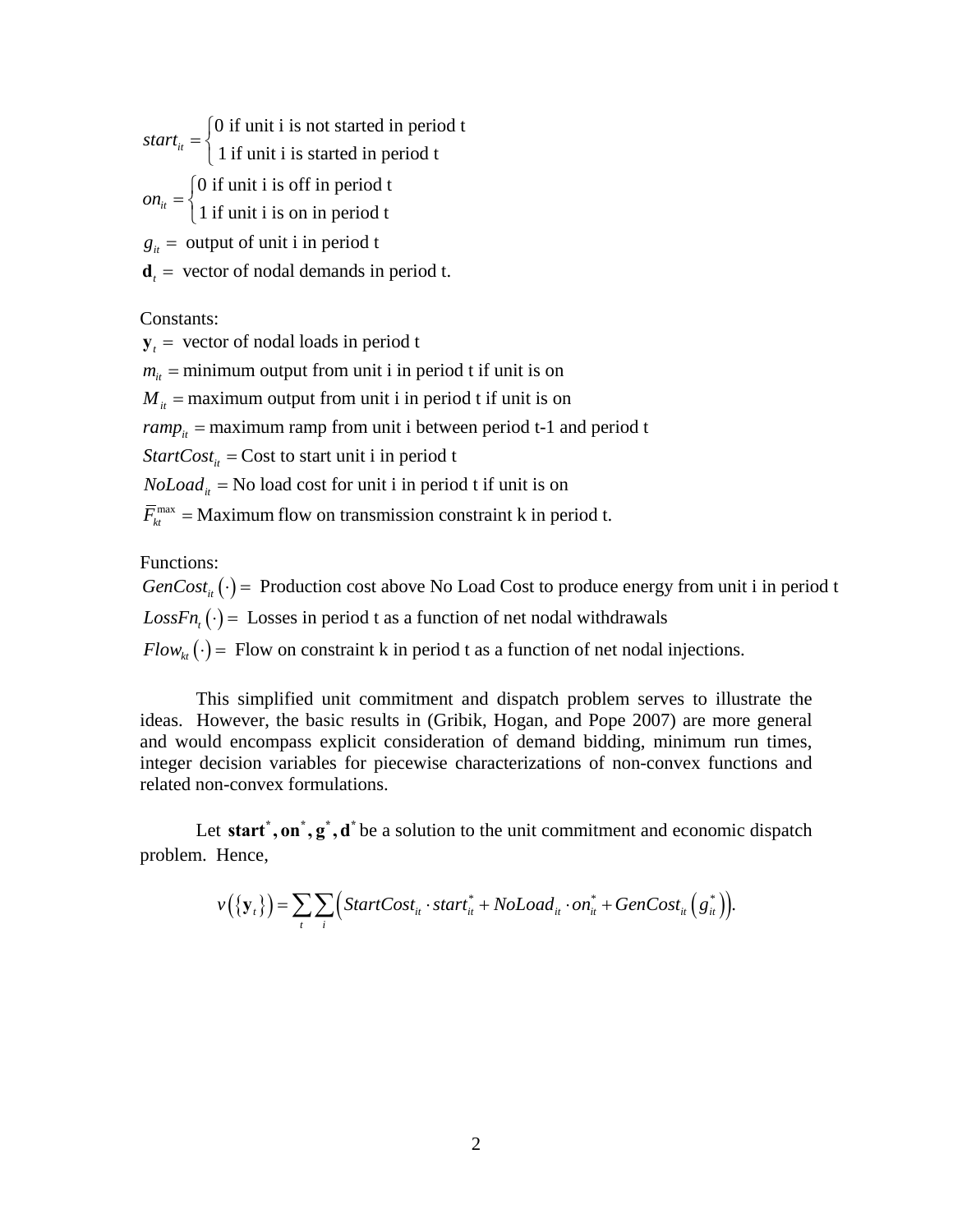A version of the convex hull formulation utilizes the dual with respect to the load, loss and transmission constraints, as in (Gribik, Hogan, and Pope 2007).

$$
v^{h}\left(0,\left\{\overline{F}_{kt}^{\max}\right\},\left\{\mathbf{y}_{i}\right\}\right)=\left\{\begin{array}{c}\left| \sum_{i} \mathbf{p}_{i}^{T} \mathbf{y}_{i}\right.\right.\\ \left(\left|\sum_{i} \sum_{i} \left(StartCost_{it} \cdot start_{it} + Nolload_{it} \cdot on_{it} + GenCost_{it} \left(g_{it}\right)\right)\right.\right)\\ \left|\left|\sum_{\substack{g, d, on, start \\ g, d, on, start}} \left(\sum_{i} \sum_{i} \left( StartCost_{it} \cdot start_{it} + Nolload_{it} \cdot on_{it} + GenCost_{it} \left(g_{it}\right)\right)\right.\right)\\ \left|\sum_{i} \sum_{i} \mu_{i} \left( Flow_{kt} \left(\mathbf{g}_{i} - \mathbf{d}_{i}\right) - LossFn_{i} \left(\mathbf{d}_{i} - \mathbf{g}_{i}\right)\right)\right|\right\}\right\}\n\text{subject to}\n\text{sup}\n\left\{\n\left|\n\begin{array}{c}\n\text{subject to} & \forall i, t \\
\text{subject to} \\
m_{it} \cdot on_{it} \leq g_{it} \leq M_{it} \cdot on_{it} & \forall i, t \\
\text{start}_{it} \leq on_{it} \leq start_{it} + on_{i, t-1} & \forall i, t \\
\text{start}_{it} = 0 \text{ or } 1 & \forall i, t \\
\text{start}_{it} = 0 \text{ or } 1 & \forall i, t\n\end{array}\n\right\}\n\right\}\n\left\{\n\left|\n\begin{array}{c}\n\text{if } \forall i, t \\
\text{if } \forall i, t \\
\forall i, t \\
\text{if } \forall i, t\n\end{array}\n\right|\n\right\}
$$

subject to

$$
\mu_{kt} \geq 0 \qquad \forall t.
$$

Suppose we have a solution for the ELMP prices,  $p, \lambda, \mu$ . Also assume that we have a solution, **start<sup>°</sup>, on<sup>°</sup>, g<sup>°</sup>, d<sup>°</sup>, for the interior unit commitment and dispatch** problem in (1). This is a market clearing solution under the ELMP prices. This solution would be optimal if we simply announced the ELMP prices and let all the market participants solve for a profit maximizing solution. Note that this solution includes an endogenous choice of demand as well as the level of generation.

Given the solution to the commitment variables, **start<sup>°</sup>, on**<sup>°</sup>, the inner problem reduces to a standard economic dispatch problem. With sufficient regularity conditions on the transmission and loss constraints, a strong duality theorem yields the result that the market clearing solution satisfies the constraints (Bazaraa, Sherali, & Shetty, 2006, Theorem 6.2.5). In particular, given the market clearing solution for the commitment variables, and holding these fixed, we assume that the remaining problem reduces to a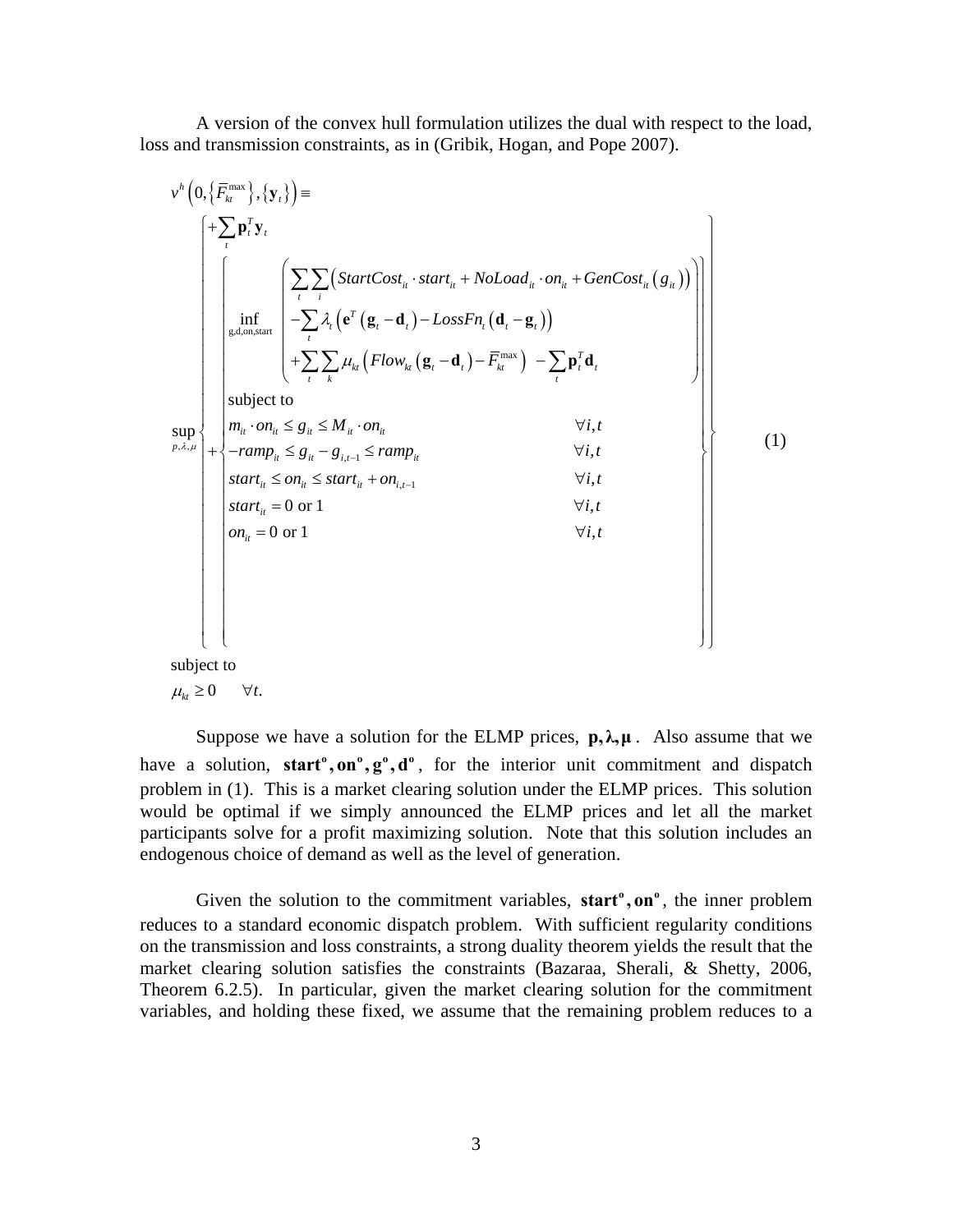standard economic dispatch problem with no duality gap.<sup>1</sup> Therefore we satisfy the saddle point conditions and:

$$
\sum_{t} \lambda_{t} \left( \mathbf{e}^{T} \left( \mathbf{g}_{t}^{\circ} - \mathbf{d}_{t}^{\circ} \right) - LossFn_{t} \left( \mathbf{d}_{t}^{\circ} - \mathbf{g}_{t}^{\circ} \right) \right) = 0,
$$
\n
$$
\mathbf{e}^{T} \left( \mathbf{g}_{t}^{\circ} - \mathbf{d}_{t}^{\circ} \right) - LossFn_{t} \left( \mathbf{d}_{t}^{\circ} - \mathbf{g}_{t}^{\circ} \right) = 0,
$$
\n
$$
\sum_{t} \sum_{k} \mu_{kt} \left( Flow_{kt} \left( \mathbf{g}_{t}^{\circ} - \mathbf{d}_{t}^{\circ} \right) - \overline{F}_{kt}^{max} \right) = 0,
$$
\n
$$
Flow_{kt} \left( \mathbf{g}_{t}^{\circ} - \mathbf{d}_{t}^{\circ} \right) \leq \overline{F}_{kt}^{max}.
$$

It follows that the ELMP defined above as the solution **p** is also an ELMP solution for the corresponding problem including the loss and transmission limits included as constraints.

| $v^h(\{\mathbf{y}_t\})$ = |  |                                                                                                                                                                                                                                             |                |     |
|---------------------------|--|---------------------------------------------------------------------------------------------------------------------------------------------------------------------------------------------------------------------------------------------|----------------|-----|
|                           |  | $+\sum \mathbf{p}_t^T \mathbf{y}_t$                                                                                                                                                                                                         |                |     |
| sup                       |  | $\left  \inf_{g,d,\text{on,start}} \left( \frac{\sum_{i} \sum_{i} \left( StartCost_{it} \cdot start_{it} + NoLoad_{it} \cdot on_{it} + GenCost_{it} (g_{it}) \right) \right)}{-\sum_{i} \mathbf{p}_i^T \mathbf{d}_t} \right $<br>subject to |                |     |
|                           |  | $m_{ii} \cdot on_{ii} \leq g_{ii} \leq M_{ii} \cdot on_{ii}$                                                                                                                                                                                | $\forall i, t$ | (2) |
|                           |  | $- ramp_{it} \leq g_{it} - g_{i,t-1} \leq ramp_{it}$                                                                                                                                                                                        | $\forall i, t$ |     |
|                           |  | $+\Big\{start_{it} \leq on_{it} \leq start_{it} + on_{i,t-1}\Big\}$                                                                                                                                                                         | $\forall i, t$ |     |
|                           |  | start <sub>it</sub> = 0 or 1                                                                                                                                                                                                                | $\forall i, t$ |     |
|                           |  | $on_{ii} = 0$ or 1                                                                                                                                                                                                                          | $\forall i, t$ |     |
|                           |  | $\mathbf{e}^T (\mathbf{g}_t - \mathbf{d}_t) - LossFn_t (\mathbf{d}_t - \mathbf{g}_t) = 0$                                                                                                                                                   | $\forall t$    |     |
|                           |  | $\left  Flow_{kt}(\mathbf{g}_{t} - \mathbf{d}_{t}) \leq \overline{F}_{kt}^{\text{max}} \right $                                                                                                                                             | $\forall k,t$  |     |
|                           |  |                                                                                                                                                                                                                                             |                |     |

 $\overline{a}$ 

<sup>1</sup> The transmission constraints would easily admit to a feasible solution with no constraints binding, for example at zero load. The only difficulty then would be the loss equation which is nonlinear. The interior solution point would be possible for a slightly perturbed version of the problem with a small violation, and these perturbed problems would satisfy the (strong) Slater condition. Similarly, a linearized loss equation would be sufficient to meet the regularity condition. (Bazaraa, Sherali, and Shetty 2006) Here we assume that some sufficient regularity condition would apply.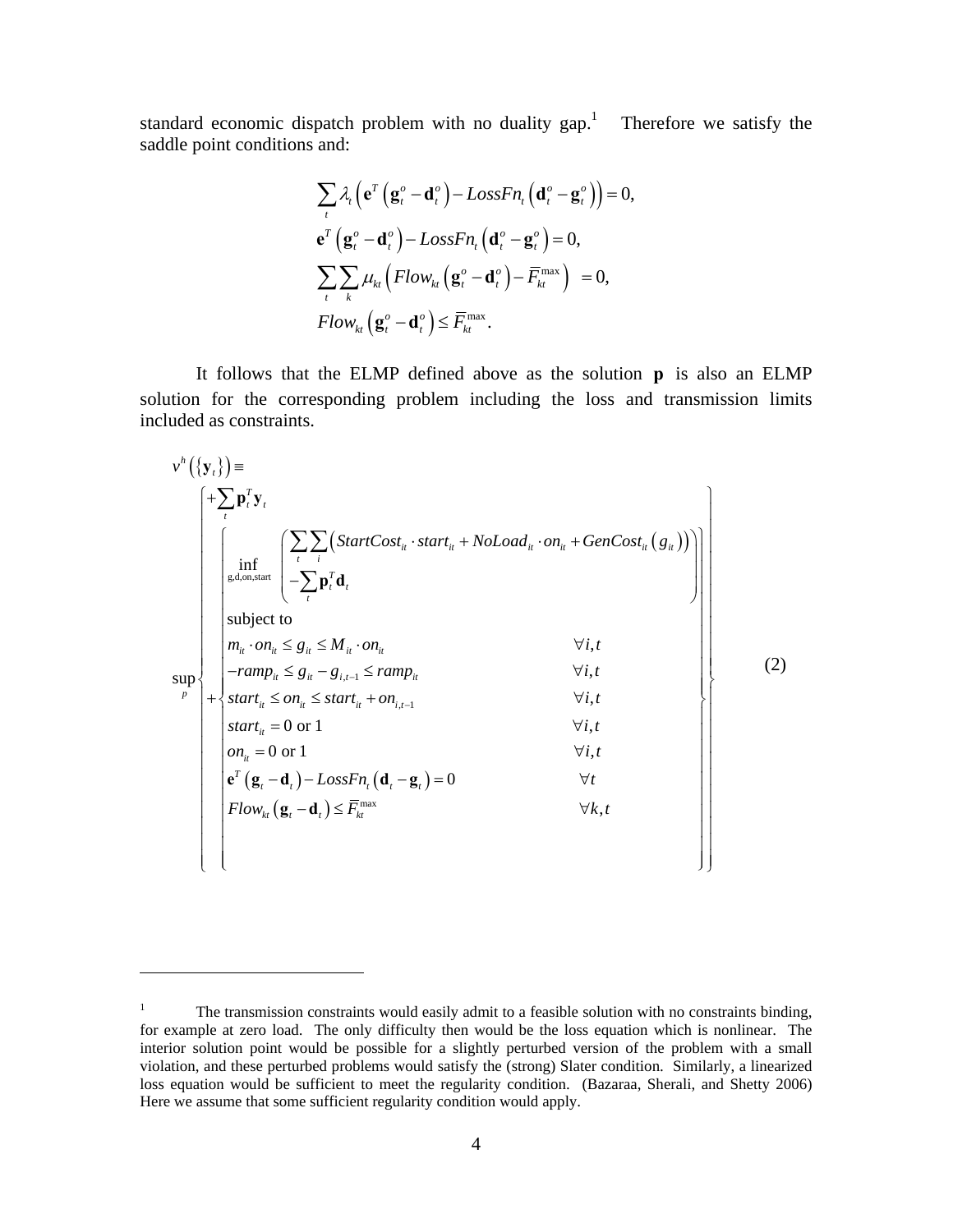In addition, we have both original cost function and the corresponding convex hull values are the same.

$$
\nu({\mathbf{y}_t}) = \nu(0, {\overline{F}_{kt}}^{\text{max}}), {\mathbf{y}_t}),
$$
  

$$
\nu^h({\mathbf{y}_t}) = \nu^h(0, {\overline{F}_{kt}}^{\text{max}}), {\mathbf{y}_t}).
$$

When interpreting the nature of the ELMP, therefore, this equivalence of (1) and (2) allows us to choose the more convenient form in characterizing the prices, solutions, and the associated uplift or duality gap.

 For example, the market clearing solution is an economic dispatch (and commitment) for demand  $\mathbf{d}^{\circ}$ . We have

$$
\nu(\{\mathbf{d}_t^0\}) \ge \nu^h(\{\mathbf{d}_t^0\}) = \sup_{\tilde{p}} \left\{ \sum_t \tilde{\mathbf{p}}_t^T \mathbf{d}_t^0 + \inf_{\mathbf{d}} \left( \nu(\{\mathbf{d}_t\}) - \sum_t \tilde{\mathbf{p}}_t^T \mathbf{d}_t \right) \right\}
$$

$$
= \sum_t \mathbf{p}_t^T \mathbf{d}_t^0 + \inf_{\mathbf{d}} \left( \nu(\{\mathbf{d}_t\}) - \sum_t \mathbf{p}_t^T \mathbf{d}_t \right) = \nu(\{\mathbf{d}_t^0\}).
$$

At this level of demand, there is no duality gap. Hence, the market clearing solution and the ELMP prices have a natural interpretation as the economic dispatch (and commitment) and associated LMPs for this endogenous level of demand, which may differ from the actual level of demand in  $\mathbf{d}^*$ .

Similarly, the duality gap equals the minimum uplift (Gribik, Hogan, and Pope 2007), and this uplift is:

$$
v({\mathbf{y}_t}) - v^h({\mathbf{y}_t}) = \sum_t \sum_i (\text{StartCost}_{it} \cdot \text{start}_{it}^* + \text{NoLoad}_{it} \cdot \text{on}_{it}^* + \text{GenCost}_{it}({\mathbf{g}_t^*}) ) - \sum_t \mathbf{p}_t^T \mathbf{y}_t
$$
  
- 
$$
\sum_t \sum_i (\text{StartCost}_{it} \cdot \text{start}_{it}^o + \text{NoLoad}_{it} \cdot \text{on}_{it}^o + \text{GenCost}_{it}({\mathbf{g}_t^o}) ) + \sum_t \mathbf{p}_t^T \mathbf{d}_t^o
$$

We can rewrite this uplift as: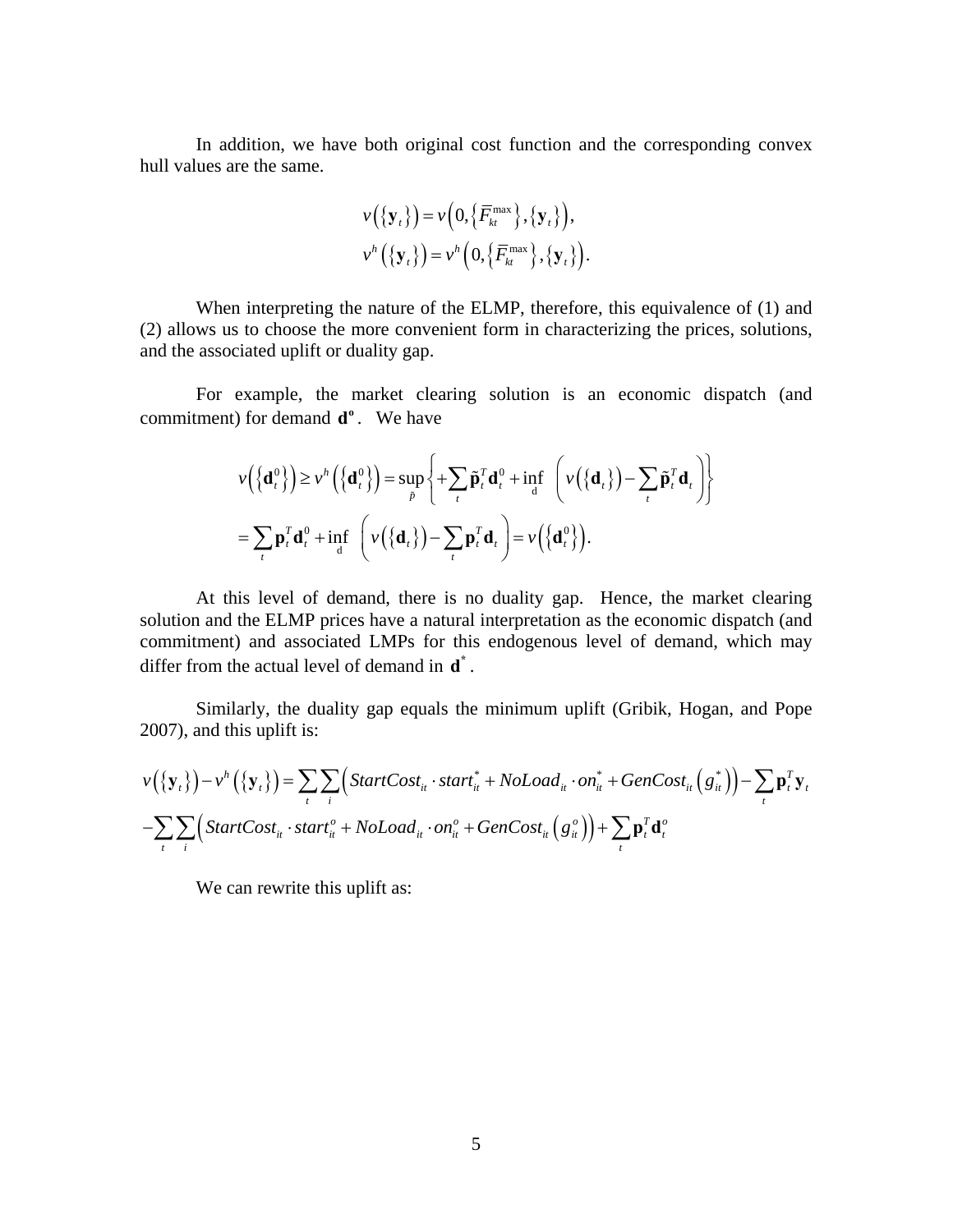$$
v(\{\mathbf{y}_t\}) - v^h(\{\mathbf{y}_t\}) = \sum_{t} \sum_{i} \Big( StartCost_{it} \cdot start_{it}^* + NoLoad_{it} \cdot on_{it}^* + GenCost_{it}(\mathbf{g}_{it}^*)\Big) - \sum_{t} \mathbf{p}_t^T \mathbf{d}_t^*
$$
  
\n
$$
- \sum_{t} \sum_{i} \Big( StartCost_{it} \cdot start_{it}^o + NoLoad_{it} \cdot on_{it}^o + GenCost_{it}(\mathbf{g}_{it}^o)\Big) + \sum_{t} \mathbf{p}_t^T \mathbf{d}_t^o
$$
  
\n
$$
= \Big(\sum_{t} \mathbf{p}_t^T \mathbf{g}_t^o - \sum_{t} \sum_{i} \Big( StartCost_{it} \cdot start_{it}^o + NoLoad_{it} \cdot on_{it}^o + GenCost_{it}(\mathbf{g}_{it}^o)\Big)\Big)
$$
  
\n
$$
- \Big(\sum_{t} \mathbf{p}_t^T \mathbf{g}_t^* - \sum_{t} \sum_{i} \Big( StartCost_{it} \cdot start_{it}^* + NoLoad_{it} \cdot on_{it}^* + GenCost_{it}(\mathbf{g}_{it}^*))\Big)
$$
  
\n
$$
+ \sum_{t} \mathbf{p}_t^T \Big(\mathbf{d}_t^o - \mathbf{g}_t^o\Big) - \sum_{t} \mathbf{p}_t^T \Big(\mathbf{d}_t^* - \mathbf{g}_t^*\Big).
$$

Using the ELMP prices, the first term is the generator profit under the associated market clearing solution; the second term is the generator profit with the optimal unit commitment and dispatch solution; the third term is the congestion and loss surplus for the market clearing solution; and the fourth term is the congestion and loss surplus for the optimal unit commitment and dispatch.

In summary, using the ELMP prices, the minimum uplift decomposes into the difference between the market clearing generator profits and the economic dispatch generator profits, and the difference between the market clearing transmission revenues and the economic dispatch transmission revenues.

## **Financial Transmission Rights**

The definition of financial transmission rights includes many variants that are obligations or options, account for losses or only for transmission congestion (Hogan 2002). In a lossless model, congestion rights admit a series of revenue adequacy conditions for obligations and options. In models with losses, unbalanced FTRs with losses included have a similar series of revenue adequacy conditions. Mixing the definitions, most notably by using congestion-only rights in a framework with losses, may violate some of these results. However, at present we are interested in an interpretation of the revenue adequacy results with ELMP prices, assume that we are dealing with losses and the FTRs include the losses.

The FTRs define a vector of net loads that are simultaneously feasible. Hence, we assume that:

$$
\mathbf{e}^T \left( \mathbf{F} \mathbf{T} \mathbf{R}_t \right) - LossFn_t \left( \mathbf{F} \mathbf{T} \mathbf{R}_t \right) = 0,
$$
  
Flow<sub>kt</sub> \left( \mathbf{F} \mathbf{T} \mathbf{R}\_t \right) \leq \overline{F}\_{kt}^{\max} .

Then with a market clearing solution, we have by the usual arguments that the FTRs are revenue adequate: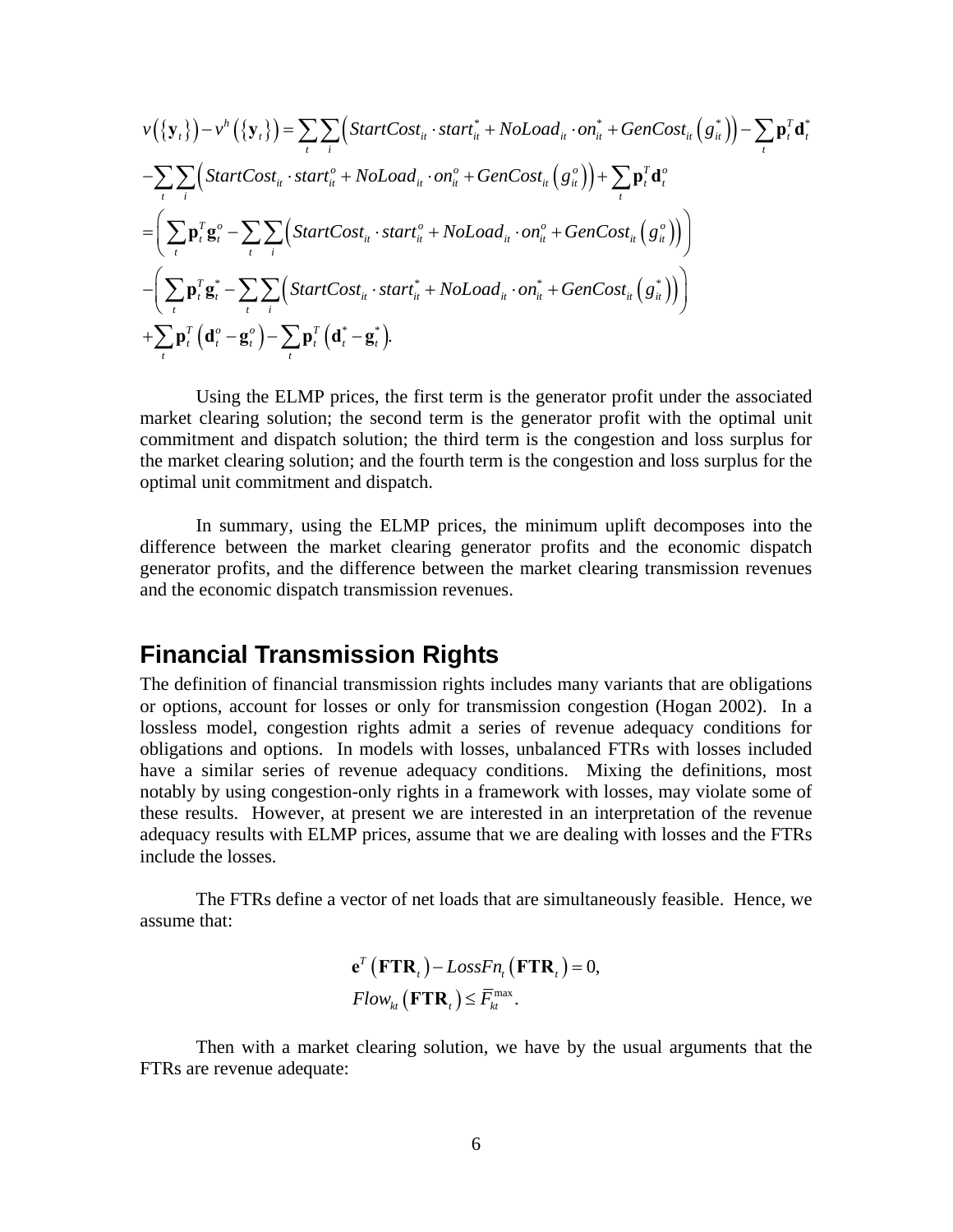$$
\sum_{t} \mathbf{p}_{t}^{T} \left( \mathbf{d}_{t}^{o} - \mathbf{g}_{t}^{o} \right) \geq \sum_{t} \mathbf{p}_{t}^{T} \left( \mathbf{F} \mathbf{T} \mathbf{R}_{t} \right).
$$

In other words, the transmission congestion and loss surplus revenues under the market clearing solution would be greater than the payments for the FTRs. The FTRs would be revenue adequate with the market clearing solution implied by the ELMP prices. The difficulty is that revenue adequacy may not apply to the economic dispatch solution, **start**, on,  $g$ ,  $g$ ,  $d$ . This is another aspect of the difficulty that the economic dispatch may not be supported by any prices, including the ELMP prices  $p^2$ . The deficiency is bounded by the difference between the transmission revenues in the third and fourth terms of the decomposition above. In other words,

$$
\sum_{t} \mathbf{p}_{t}^{T} \left( \mathbf{d}_{t}^{o} - \mathbf{g}_{t}^{o} \right) - \sum_{t} \mathbf{p}_{t}^{T} \left( \mathbf{d}_{it}^{*} - \mathbf{g}_{t}^{*} \right) \geq \sum_{t} \mathbf{p}_{t}^{T} \left( \mathbf{F} \mathbf{T} \mathbf{R}_{t} \right) - \sum_{t} \mathbf{p}_{t}^{T} \left( \mathbf{d}_{it}^{*} - \mathbf{g}_{t}^{*} \right).
$$

The transmission revenue that would be collected under the market clearing solution would be sufficient to meet the obligations under the FTRs. However, this may not be true for the revenues under the economic dispatch, which is not a market clearing solution at the ELMP prices, even though the FTRs are simultaneously feasible. However, the uplift amount of  $\sum_{i}^{\mathbf{p}} \mathbf{p}_t^T (\mathbf{d}_t^{\circ} - \mathbf{g}_t^{\circ}) - \sum_{i}^{\mathbf{p}} \mathbf{p}_t^T (\mathbf{d}_t^* - \mathbf{g}_t^*)$  $\sum_{t} \mathbf{p}_t^T (\mathbf{d}_t^{\circ} - \mathbf{g}_t^{\circ}) - \sum_{t} \mathbf{p}_t^T (\mathbf{d}_t^* - \mathbf{g}_t^*)$  is included in the decomposition of the total uplift that is minimized by the ELMP prices. This uplift payment would be enough to ensure revenue adequacy of FTRs under ELMP pricing.

#### **References**

<u>.</u>

Bazaraa, M.S., H.D. Sherali, and C.M. Shetty. 2006. *Nonlinear programming: theory and algorithms*. Third Edit. Wiley-Interscience. http://books.google.com/books?hl=en&lr=&id=qIRDEgYesVUC&oi=fnd&pg=PR12&dq =Nonlinear+programming+theory+and+Algorithms&ots=lpURwCXr2O&sig=47haYranl XgRWPJSJjzQNwKapXY.

Gribik, Paul R., William W. Hogan, and Susan L. Pope. 2007. Market-Clearing Electricity Prices and Energy Uplift. http://www.hks.harvard.edu/fs/whogan/Gribik\_Hogan\_Pope\_Price\_Uplift\_123107.pdf.

Hogan, William W. 2002. Financial transmission right formulations. http://www.hks.harvard.edu/fs/whogan/FTR\_Formulations\_033102.pdf.

 $2^2$  Here we assume that we are dealing with the same grid. Revenue adequacy under ELMP prices is a different problem than assuring revenue adequacy when the capacity of the grid changes and the FTRs are not simultaneously feasible for any values of the integer variables.